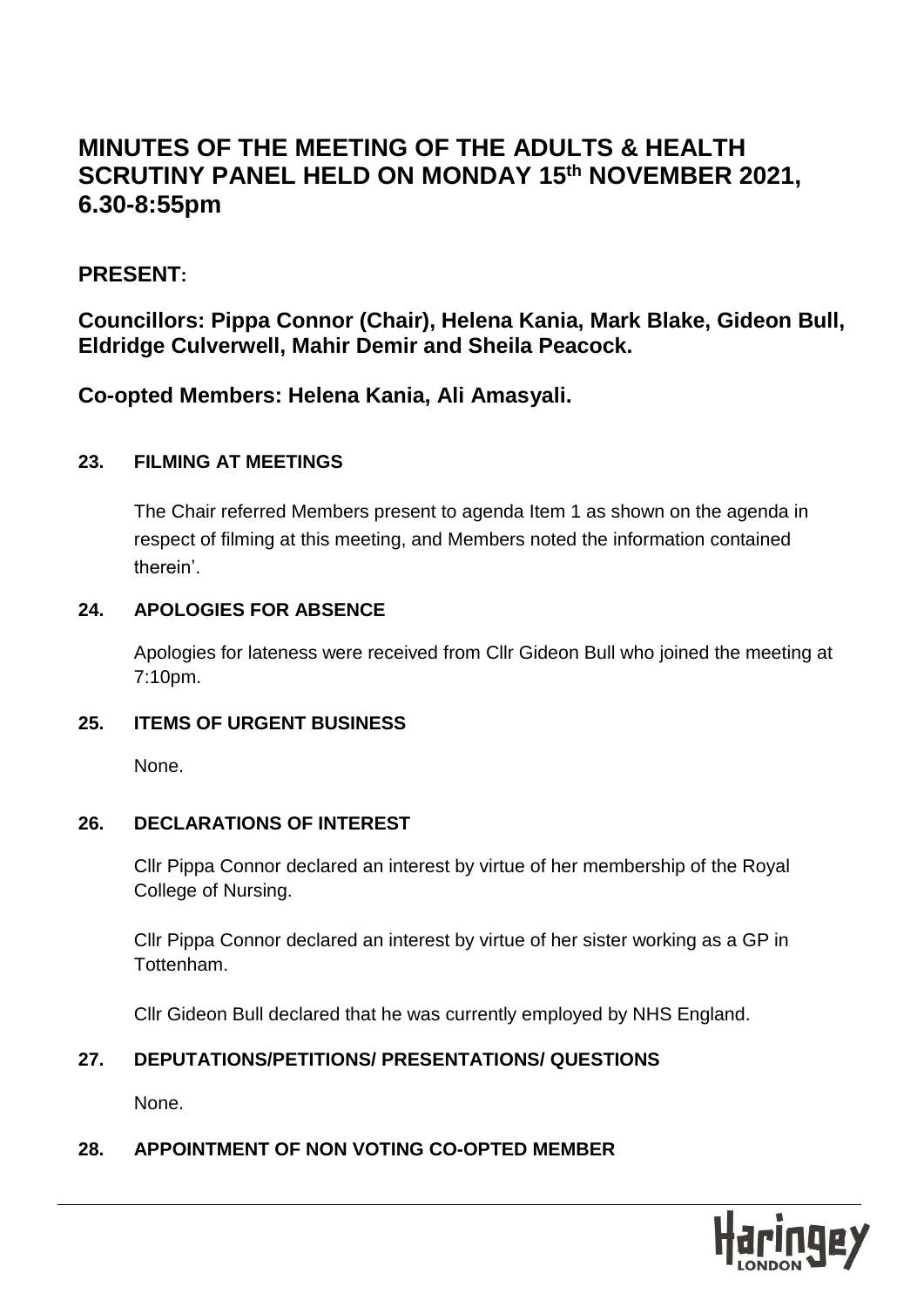The Chair introduced Ali Amasyali and set out the recommendation in the report that he be appointed as a non-voting co-opted Member of the Panel.

**RESOLVED - The Ali Amasyali be appointed as a non-voting co-opted Member of the Panel.**

**RESOLVED – That the non-voting co-opted Members of the Panel for the remainder of the 2021/22 Municipal Year be confirmed as Helena Kania and Ali Amasyali.**

#### **29. MINUTES**

Referring to the item on the monitoring of recommendations from the day opportunities scrutiny review, Cllr Connor noted that support had been expressed for information being provided to young people about transitions between services and suggested that this should be noted as an action point with information received from officers on how this is being done. **(ACTION)**

Cllr Connor noted that a written update had been received about the former site of the Irish Centre and suggested that more detail was required, specifically on whether any decisions had been made about the relocation of the Grace Centre. **(ACTION)**

**RESOLVED – That the minutes of the meeting held on 9th September 2021 be approved as an accurate record.** 

#### **30. HARINGEY ADULT SAFEGUARDING BOARD - ANNUAL REPORT 2020/21**

Dr Adi Cooper, Independent Chair of the Haringey Adult Safeguarding Board (HSAB), introduced the Board's Annual Report for 2020/21 which she explained was one of the Board statutory duties. Dr Cooper said that the Board continued to meet under the unprecedented conditions of Covid restrictions, as did partner agencies. A Safeguarding Covid-19 Task & Finish Subgroup had been set up to monitor responses to the changing conditions on safeguarding caused by the Covid restrictions.

Other groups had varying degrees of success in terms of maintaining their core duties and responsibilities but, overall, the core duties and responsibilities of the Board were maintained. The data section on pages 17 to 22 of the report illustrated what was going on and through the Covid-19 Task & Finish Subgroup it was possible to respond quickly to the changes in what the data showed was happening.

The work of partner agencies on safeguarding was summarised from page 23 of the report and the Appendix from page 39 of the report set out the actions relating to the HSAB Strategic Plan.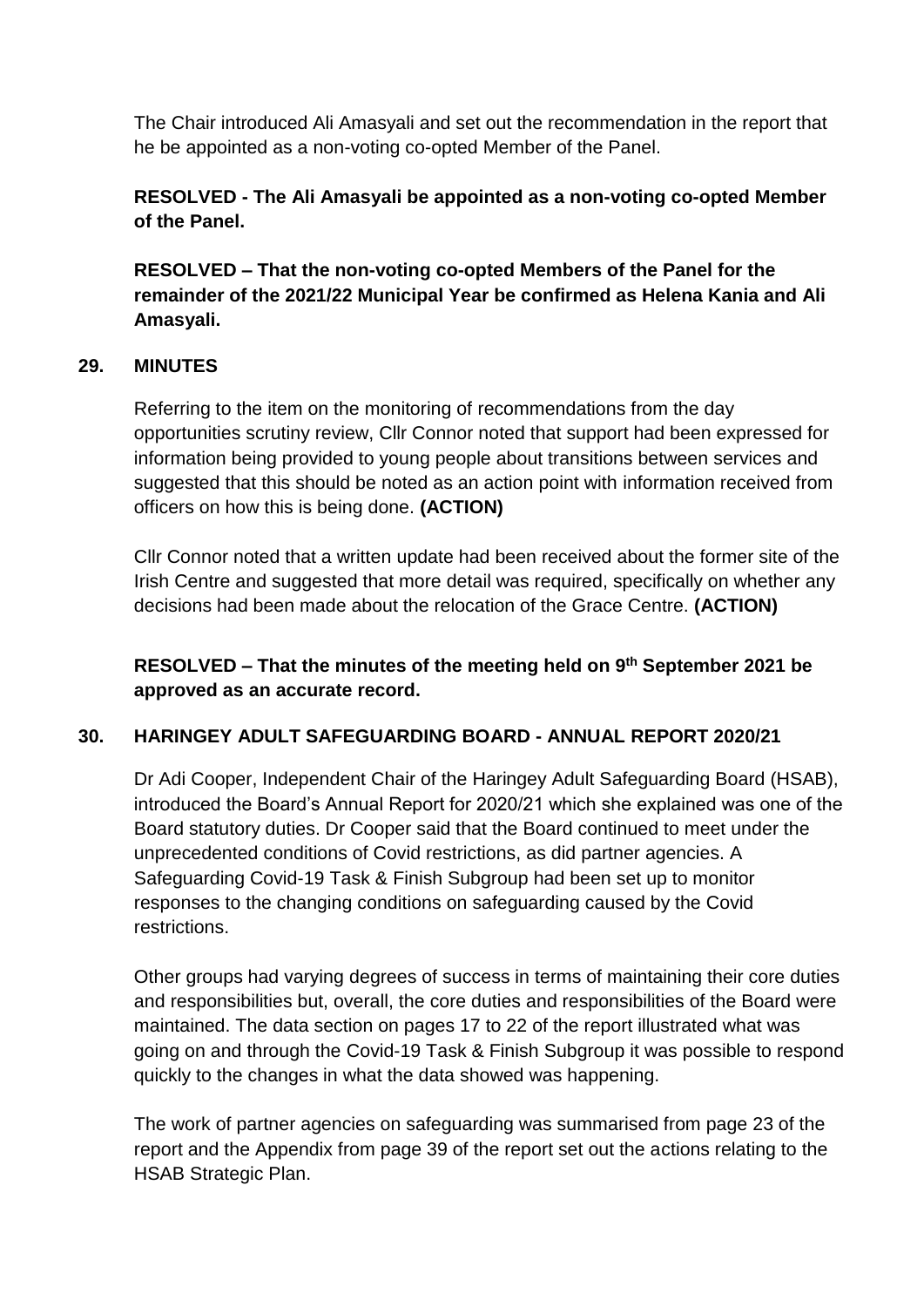A section on the Safeguarding Adults Review Subgroup started from page 12 of the report. There had been two Safeguarding Adults Reviews undertaken in 2020/21, one of which related to a person with mental health needs while the second was a thematic review on homelessness following the deaths of three homeless people in the borough. There had been a robust response to this with improvements on homelessness from partner agencies including the Council.

For the year ahead there was concern about the long-term impact of Covid on safeguarding, including on people's mental health and possible increases in the intergenerational incidents of domestic abuse, and so the Board would continue to monitor these issues.

Dr Cooper then responded to questions from the Panel:

- Asked by Cllr Demir about the new Haringey Multi-Agency Solutions Panel referred to on page 13 of the report, Dr Cooper said that the approach was known as creative solutions and that when the Panel comes together it should try to find answers rather than hand problems over to other agencies.
- Asked by Cllr Blake about the increased number of safeguarding concerns received, Dr Cooper said that historically this has been welcome in the sense of increased awareness of safeguarding. However, in the last year there had been a national trend reflecting not just increased awareness but also increasing pressures caused by Covid on safeguarding risks. She was therefore concerned about this being a less than positive trend, though it was too soon to judge that. The national picture suggested cases being reported later and with more complexities as a consequence of Covid.
- Cllr Blake highlighted challenges about what institutions were doing on safeguarding following the concerns about the Metropolitan Police over the Sarah Everard case. Dr Cooper said that the issues for the Police had not had a knock-on effect on partner agencies in terms of safeguarding, though the legislation and guidance for agencies make clear that the right systems and processes must be in place to ensure that staff are appropriately vetted and that issues are properly investigated when they arise. Beverley Tarka, Director for Adults & Health, added that the Council had stringent vetting procedures when recruiting anyone working with children or vulnerable adults. Although the Council had not experienced any issues comparable with that of the Sarah Everard case, it was also not complacent in ensuring that robust procedures were in place. Cllr Blake commented that reflection on corporate culture across all agencies was also required as well as robust procedures. Asked by Cllr Connor about the strategic outcomes for the VAWG work, Dr Cooper said that there was VAWG representation at the Board and that there were strategic links where necessary, but that the outcomes covered in the VAWG annual report were not typically replicated in the HSAB annual report. It was agreed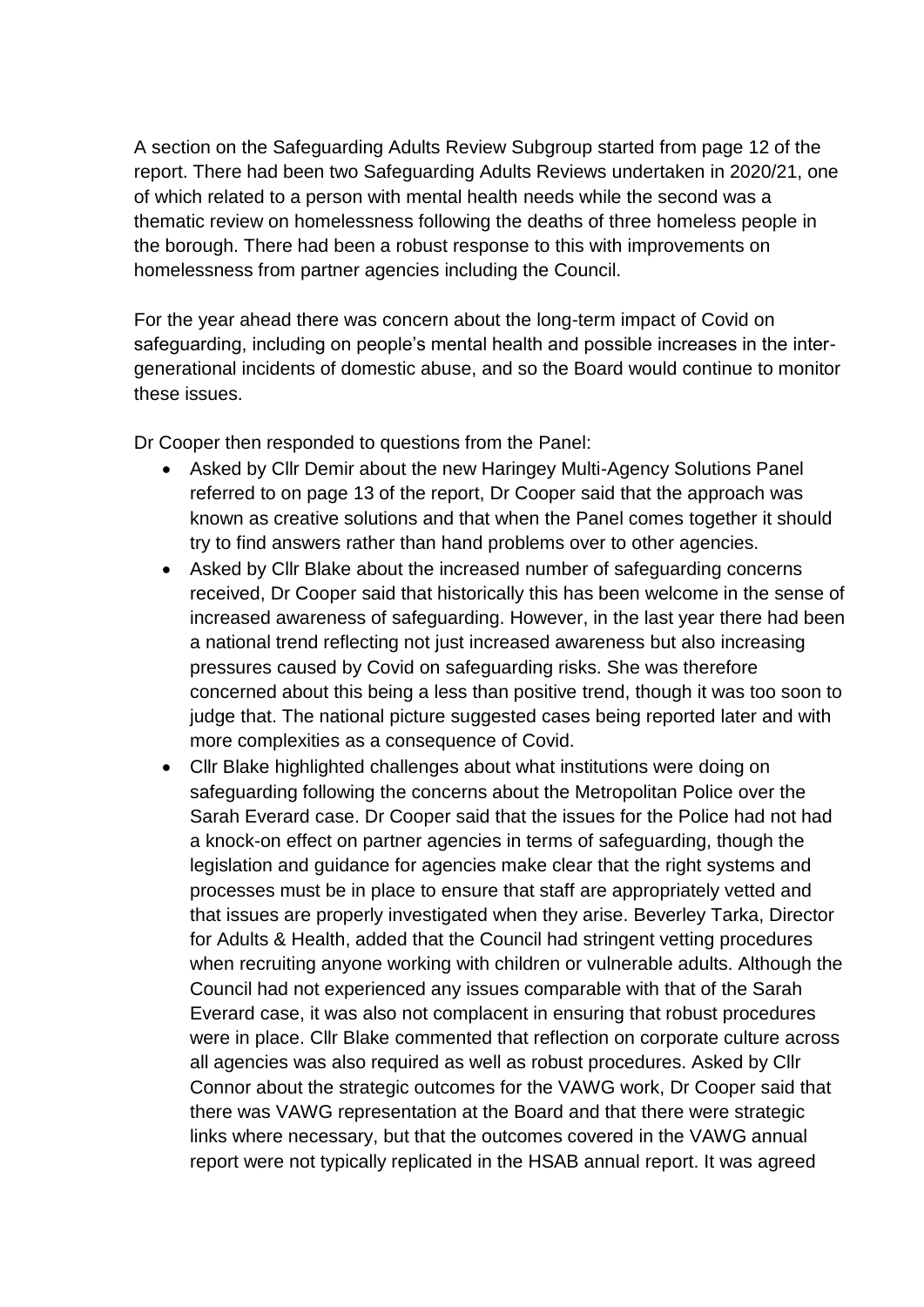that the most recent VAWG annual report would be circulated to the Panel. **(ACTION)**

- Helena Kania asked about financial safeguarding in the context of the recent surge in digital scams. Dr Cooper said that this had been covered early on in the task and finish group as it was an issue raised by partners. She acknowledged the surge in scams, including Covid-related scams, and said that awareness of this was variable. There hadn't been a significant increase in referrals in cases of financial abuse but that didn't necessarily mean that it wasn't happening. The banking sector had been much more proactive recently in prompting people to be vigilant about scams which was helpful. Jeni Plummer, AD for Adult Social Services, added that the Council had been doing some safeguarding work on this with the Police, working with communities to improve awareness of how to identify scams. The CCG was working on a digital inclusion project which the Council would be linking into. Connected Communities had also been working with vulnerable people in the community in this area. Helena Kania requested that further information be provided on how this would be monitored. **(ACTION)**
- Cllr Connor noted that, according to page 20 of the report, abuses in supported living, sheltered or day centre had increased by 15% and asked for clarification on the CQC's powers to make unannounced visits. Dr Cooper said that some work had been carried out in response to the increase with supported living colleagues to ensure that they were responding appropriately to the issues arising from the lockdown. She had been reassured that the appropriate support and intervention had taken place. Dr Cooper and Charlotte Pomery, AD for Commissioning, confirmed that supported housing is not a regulated service and so unannounced visits to sheltered housing schemes were not carried out. However, there were set processes when dealing with any concerns raised about any care provider and the Council worked its Quality Assurance Team and with the CQC to monitor intelligence on what was happening on the ground.
- Cllr Connor asked for an update on the response to the 'Living Through Lockdown' report referred to under P1 on page 43 of the report. Charlotte Pomery said that a meeting of the working group was shortly expected to work through the recommendations. Helena Kania, a member of the Joint Partnership Board, said that she expected further information to be available to the Panel early next year.
- Referring to P6 on page 47 of the report, which covered the safeguarding approach for young people transitioning to adulthood, Cllr Blake asked about the role of the criminal justice system. Dr Cooper commented that the interface between Children's and Adult services on safeguarding was not an easy one to navigate because the legal policies and the service delivery frameworks were not particularly complementary. This was why this particular piece of work had been undertaken. The focus had largely been on young people with care and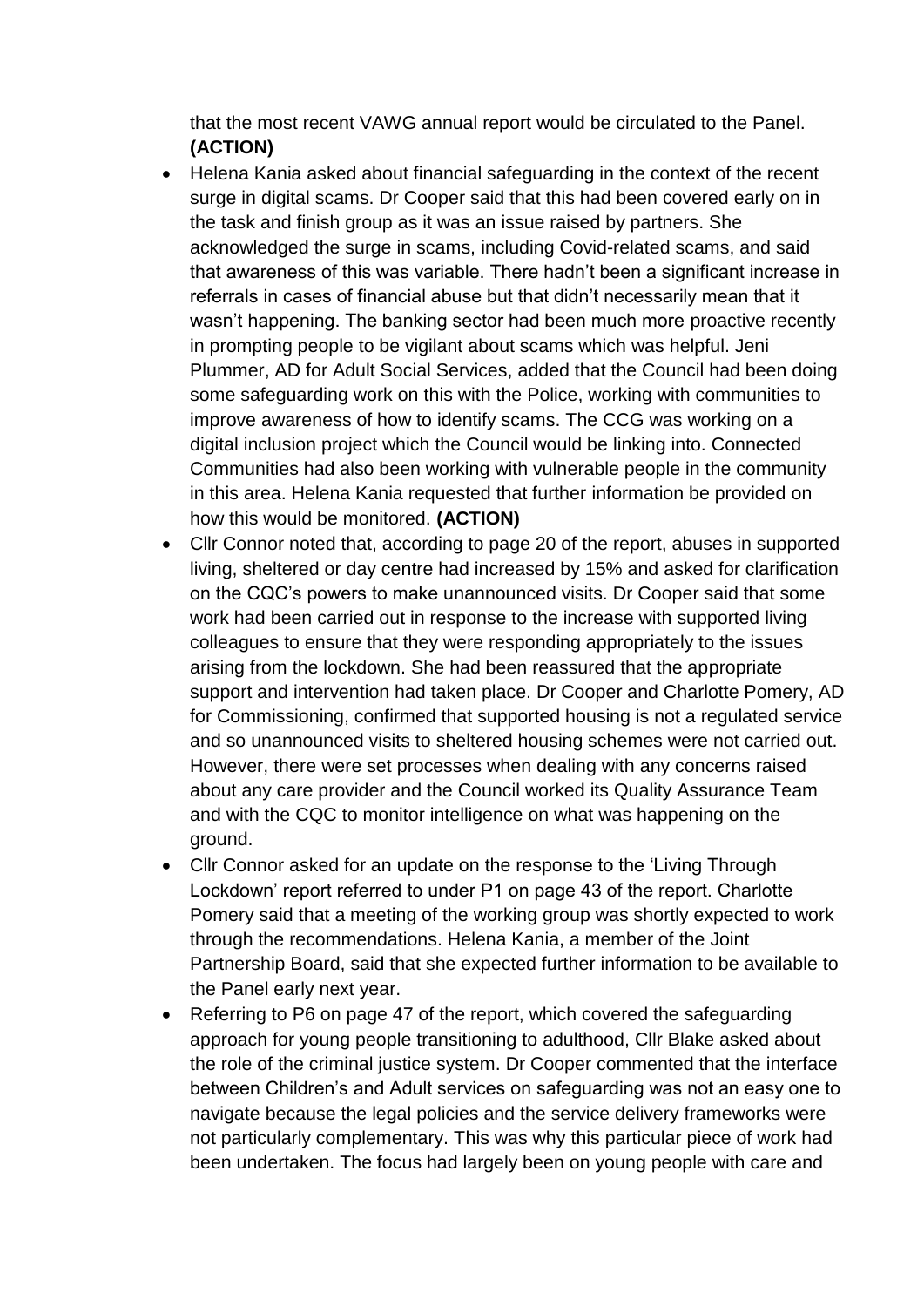support needs, but it was certainly worth raising the challenge of building the criminal justice system into this though there were not easy solutions. A pilot project was ongoing by MOPAC (The Mayor's Office for Policing And Crime) in Newham on improving the interface between social care safeguarding needs and how the criminal justice system supports young adults. She added that the Met Police, since moving towards a joint unit with Enfield had been less engaged with the HSAB than they had been previously and this has affected ongoing representation and engagement. Previous representatives on the HSAB had made some good interventions around the safeguarding risks for young people in the criminal justice system. Cllr Blake suggested a joint letter between Cllr Connor and Dr Cooper to the Borough Commander asking that this level of engagement with the HSAB be addressed. Cllr das Neves, Cabinet Member for Health, Social Care and Well-being informed the Panel that she had recently raised this matter with the Leader of the Council following a conversation with Dr Cooper. The matter had subsequently been raised with the Borough Commander. Cllr Connor commented that, given that this matter had already been raised with the Borough Commander, she would be happy to raise any other more specific points on behalf of the Panel and suggested that a conversation on this could take place outside of the meeting. **(ACTION)**

- Cllr Bull asked the Cabinet Member what was being done from a policy perspective to ensure a smooth transition between Children's services and Adult services. Cllr das Neves responded that she met with Cllr Zena Brabazon, Cabinet Member for Early Years, Children and Families, on a weekly basis to discuss the crossover between their portfolios. She added that the next People Board would shortly be discussing how to improve support for transitions and so it would be possible to update the Panel on that work at a later date. **(ACTION)**
- Cllr Connor asked about the recent report on the CQC/Ofsted joint inspection which pointed out that there were a few areas that needed extra support. This had included the lack of partnership working and poor communication including co-production with parents, children and young people through the local offer. While acknowledging that the CQC/Ofsted report was published after the period covered by the HSAB annual report, she noted that the concerns about the transition element of this appeared had not been picked up by the HSAB in its report. Dr Cooper responded that she wouldn't have expected a SEND report to have come before the HSAB. However, she would expect that any recommendations from an inspection that are relevant to people when they turn 18 would be picked up by the P6 workstream discussed earlier in the meeting and through work such as Preparing for Adulthood which was reported to the joint meetings of the Children's Safeguarding Board and Adult Safeguarding Boards. Cllr Connor commented that she would have greater confidence that deficiencies were being addressed if this was explained in the Board's annual report. Beverley Tarka noted that the HSAB annual report was looking back over the previous year. She added that there would be a collective response to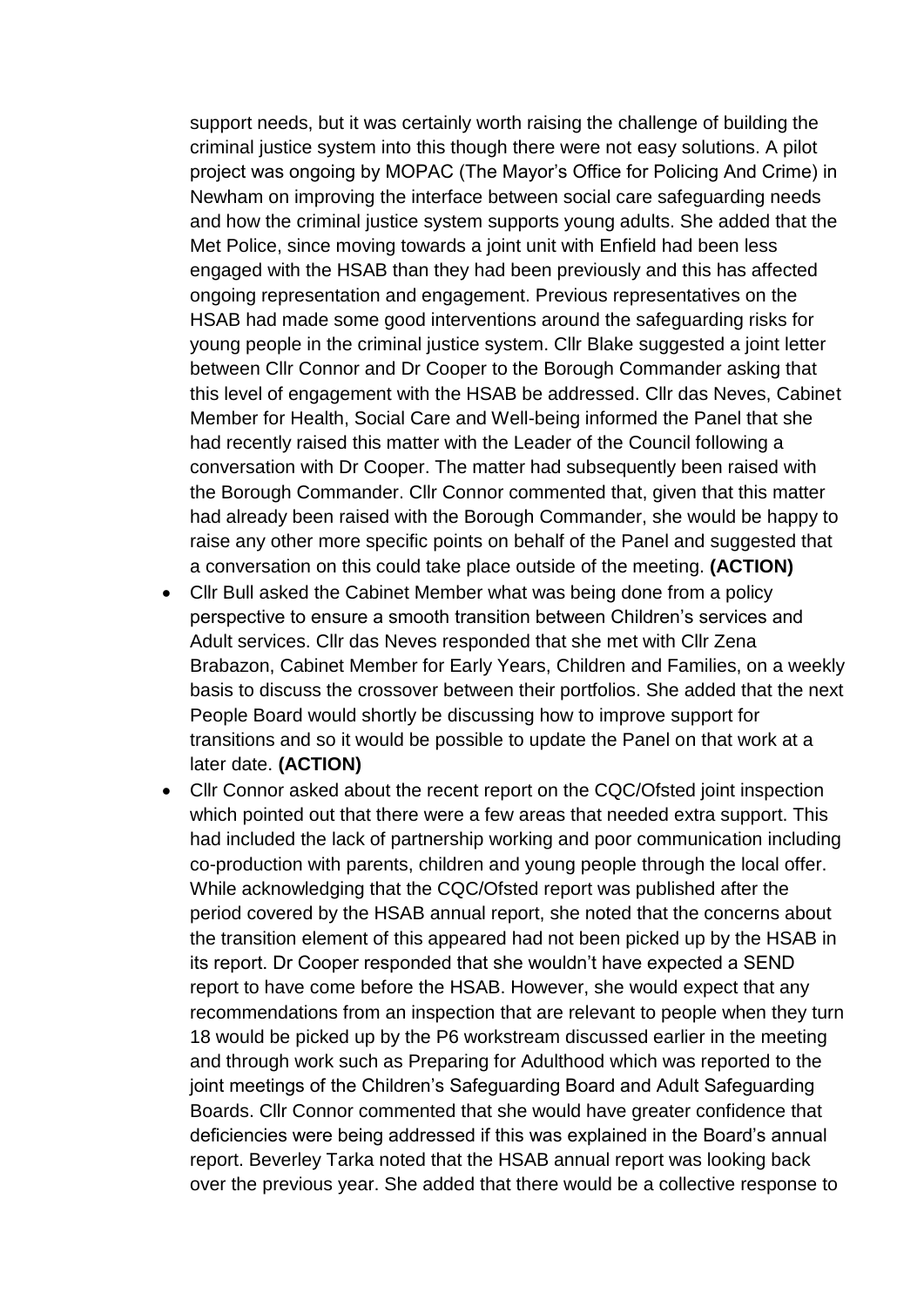the CQC/Ofsted report and she would be happy to update the Panel about this at a later date. **(ACTION)** Charlotte Pomery noted that the fact that the issue was included in the HSAB Strategic Plan demonstrated that this had been identified as an area for priority work.

As a final comment, Dr Adi Cooper, noted that there was still a lot of work to do to respond to changing safeguarding needs following the pandemic. She also commended the recent work on homelessness and safeguarding in Haringey which had been an exemplar in terms of practice in this area.

## **31. ADULT CARERS' STRATEGY 2020-2023**

Charlotte Pomery, Assistant Director for Commissioning, introduced this item noting that the Council had recently been working with carers across the borough to codevelop the Adult Carers' Strategy which had been launched earlier in the year. The aim of the strategy was to identify better ways of identifying and supporting carers in the borough. While this may sound straightforward, there were many carers who did not identify themselves as carers. The launch of the strategy was described as Phase 1 while the creation of a Carers' Action Plan to deliver this was Phase 2. The Carers' Action Plan had been co-designed and work on delivering it had already started. This included five workstreams:

- Having a life of your own.
- Looking after your health and wellbeing.
- Managing your finances, benefits and debt.
- Your caring role.
- Your housing and managing at home.

An Equalities Review on support for carers in Haringey had been commissioned and carried out by Carers First. This had highlighted the importance of involving carers as experts, supporting them to maximise their income and to be able to take breaks from caring.

A carer from the working group then spoke to the Panel about her experience. She had recently been appointed as a co-chair of the Carers' Strategy Working Group and had done so because she wanted carers to have a voice and be effectively supported, including young adult carers and carers for those with mental health needs who were underrepresented. She told the Panel that she had been a young adult carer for the past 15 years looking after a family member in the borough with mental health and physical health needs and learning difficulties but had only been identified as a carer in the past year or so. Her caring responsibilities were wide ranging including first aid, practical, emotional and financial support and volunteering work. She explained that caring was difficult and takes a toll physically and emotionally and so it was essential that carers were supported. Because carers are experts by experience it was important that the Carers Strategy was co-produced and co-delivered in an integrated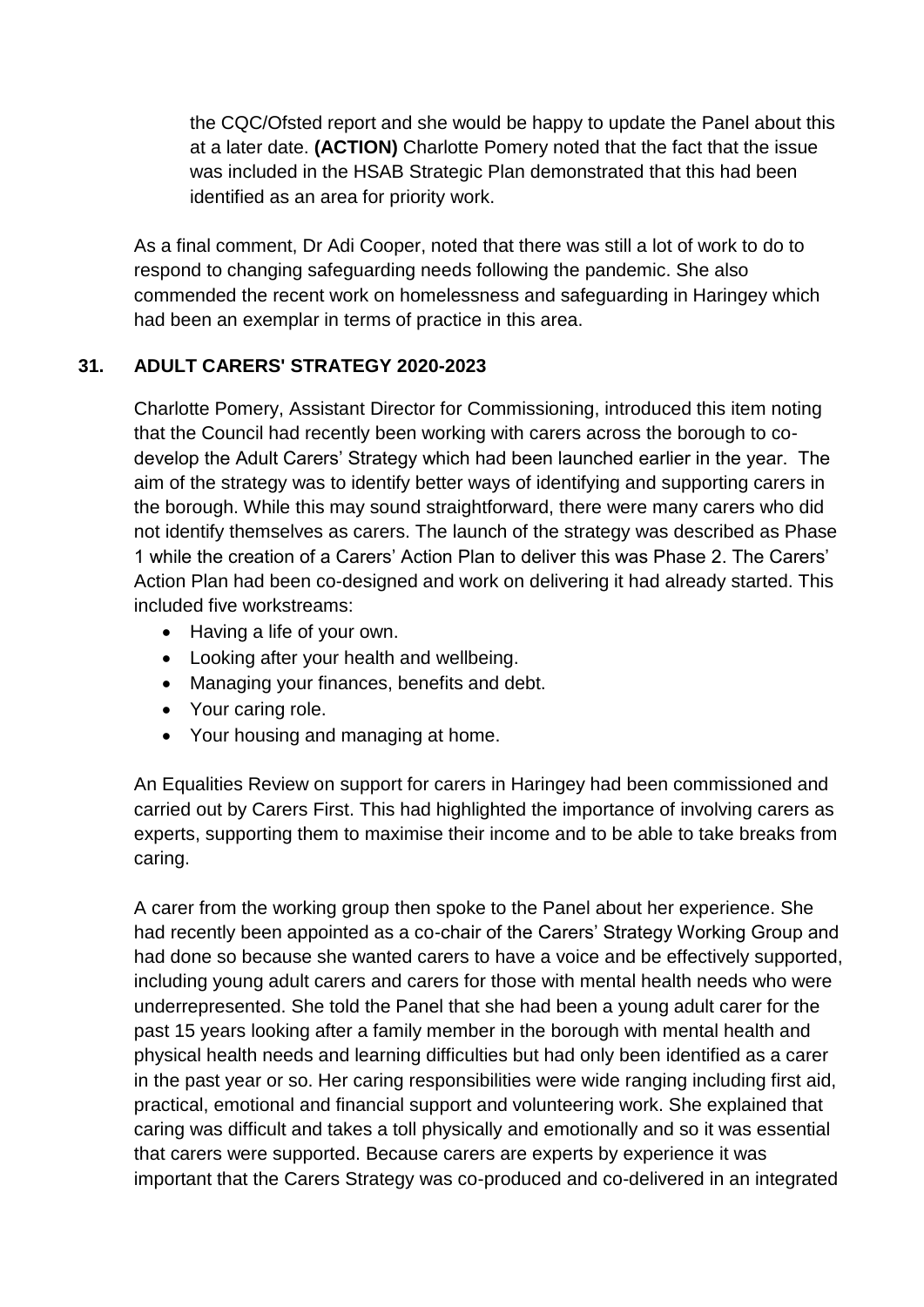approach at every level with carers. As co-chair she aimed to help lead towards substantial and effective change to improve carers' services and support carers that had previously slipped through the net. The Carers' Strategy Working Group, (formed of carers, the Council, the NHS and the voluntary and community sector) was presently engaging with stakeholders to ensure that the seventy actions were measurable and that the right people were working on them. Cllr Connor thanked her for the clear presentation and the huge caring responsibilities that she undertook on a daily basis, noting the significance of her only recently having been identified as a carer.

Cllr Bull welcomed the work in this area and emphasised the importance of supporting young people who were caring for their parents or other family members and of understanding that carers do not always understand what support they are entitled to. Charlotte Pomery noted that an event would be held at the Winkfield Centre on 23rd November about carers' rights working with Carers First to look at how to engage with carers who may not recognise that they are carers or may not be willing to come forward. Carers First had recently carried out a big piece of engagement work nationally with people in caring roles on how they see themselves so it would be useful to understand these findings and how it could affect the Council's outreach work. The Council had also been working with young carers to co-design a Young Carers Strategy which was nearly complete.

Ali Amasyali commented that the forms for carers could be very complicated and suggested that these could be simplified or supplemented with face-to-face or phone assessments. Cllr Demir agreed with this observation. Charlotte Pomery said that this was helpful feedback and that she would take back as it was important that this was not a barrier to people coming forward for help. **(ACTION)**

Ali Amasyali noted that he had been unaware of the consultation work on carers and asked how this had been communicated to carers in the borough. He also said that he was from the Turkish community and that many in this community and other communities saw caring for family members as their responsibility and would be unlikely to reach out for help. Charlotte Pomery responded that a piece of research had been conducted during the lockdown period through the Turkish and Kurdish network. It had also been agreed that a Somali network would be set up and others could follow to provide more insight into various local communities. Cllr das Neves added that the formal and informal networks that had been established were important in exchanging information, views and support. She said that the points made about identifying carers should also be shared with health partners, particularly at primary care level.

Helena Kania asked about co-production with carers and noted that there were a lot of different groups that represent people caring for a range of different needs. Charlotte Pomery responded that the carers' working group aimed to do this and agreed that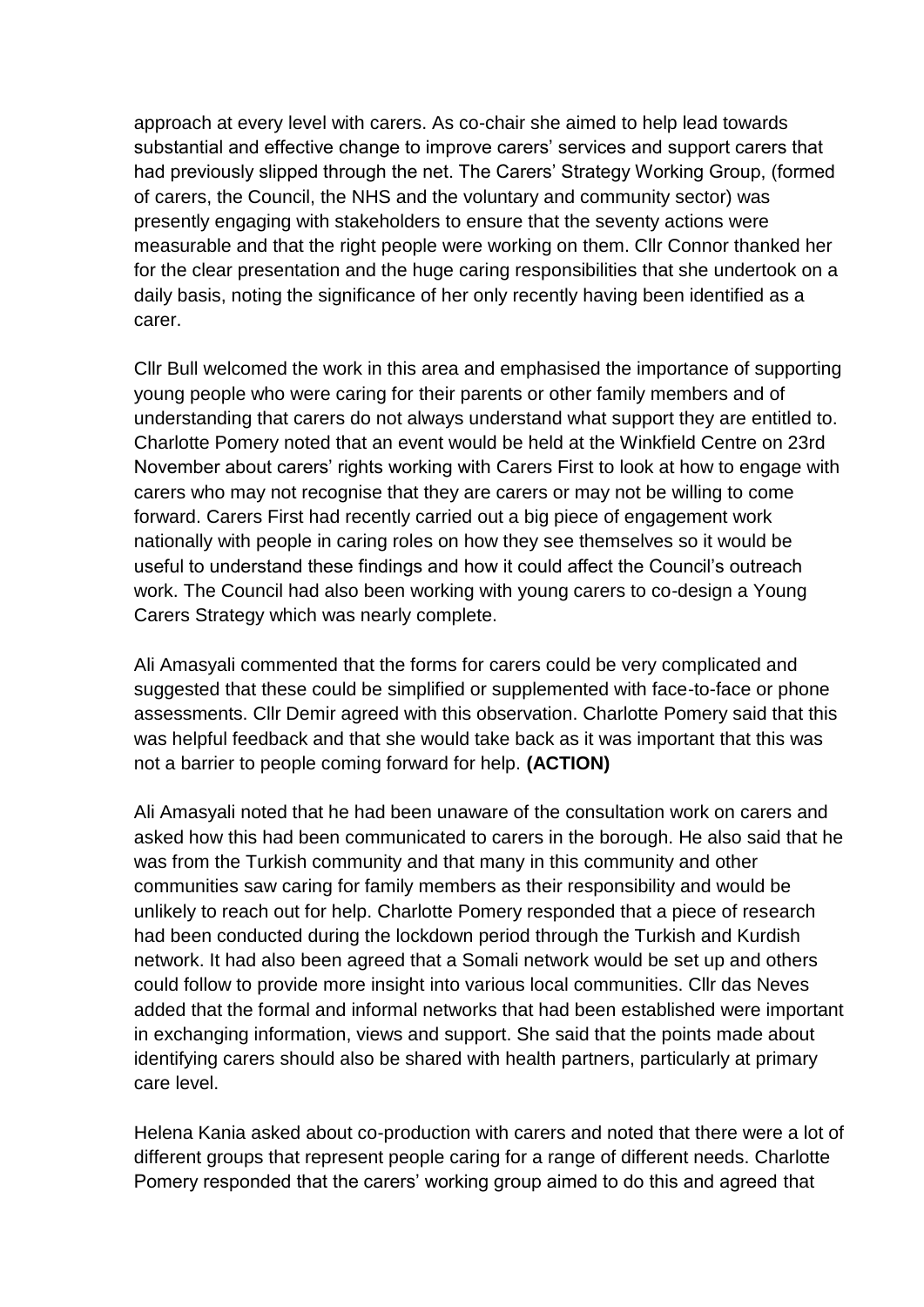there was no one individual place to contact carers which was why a network-based approach was required. There were also other initiatives, such as the sending out of text messages from through GPs to the 6,000 people who had identified themselves as carers, but other suggestions on reaching people were always welcome. Cllr Demir observed that his experience of the Turkish-Kurdish community was that not everyone was connected to networks, but many did visit their GPs with their carers quite often and so this was a great opportunity to identify and register people as carers. Cllr Connor proposed that a recommendation be made from the Panel on better coordination with GP colleagues, including clarification on who would be championing this issue within GP practices. **(ACTION)** Charlotte Pomery noted that the Council had good relationships with the GP networks and progress was being made. She added that community champion models would be worth exploring in this area.

Asked by Cllr Connor about delays to housing adaptations and how carers could get help and support, Charlotte Pomery said that this was a complex area and that they worked with colleagues across the Council to make them aware of the challenges faced by carers. Beverley Tarka added that there were significant constraints in the pathway for adaptations including shortages of occupational therapists and surveyors and the supply of particular pieces of equipment. It was also important to improve the communications to make sure that people were aware at every stage when there were circumstances out of the Council's control. Cllr Connor proposed that the Panel recommend that a strategy be put in place for this communication to be improved. **(ACTION)** Cllr Blake added that quick and efficient adaptations should be a high priority as failure to do so led to worse health outcomes for residents and higher costs for the Council in the long term.

Cllr Peacock requested that the senior officers attend one of her monthly meetings with residents at Tottenham Green Leisure Centre, which included a number of carers, and asked for copies of strategy to be provided. It was agreed that this request would be followed up by email.

#### **32. LOCALITY WORKING**

Cllr Connor introduced this item, explaining that the Panel had recently visited the Northumberland Park Neighbourhood Resource Centre where there had been useful discussions about the locality working approach. The slides provided in the agenda pack were noted by the Panel and proceeded straight to questions.

Cllr Peacock requested that the local ward Councillors for Northumberland Park be more closely involved in this initiative. Charlotte Pomery noted that there had been some engagement events held but said that she was happy to engage further with the ward Councillors.

Cllr Connor asked about the safety of the external environment to the Neighbourhood Resource Centre given concerns about crime/anti-social behaviour which could put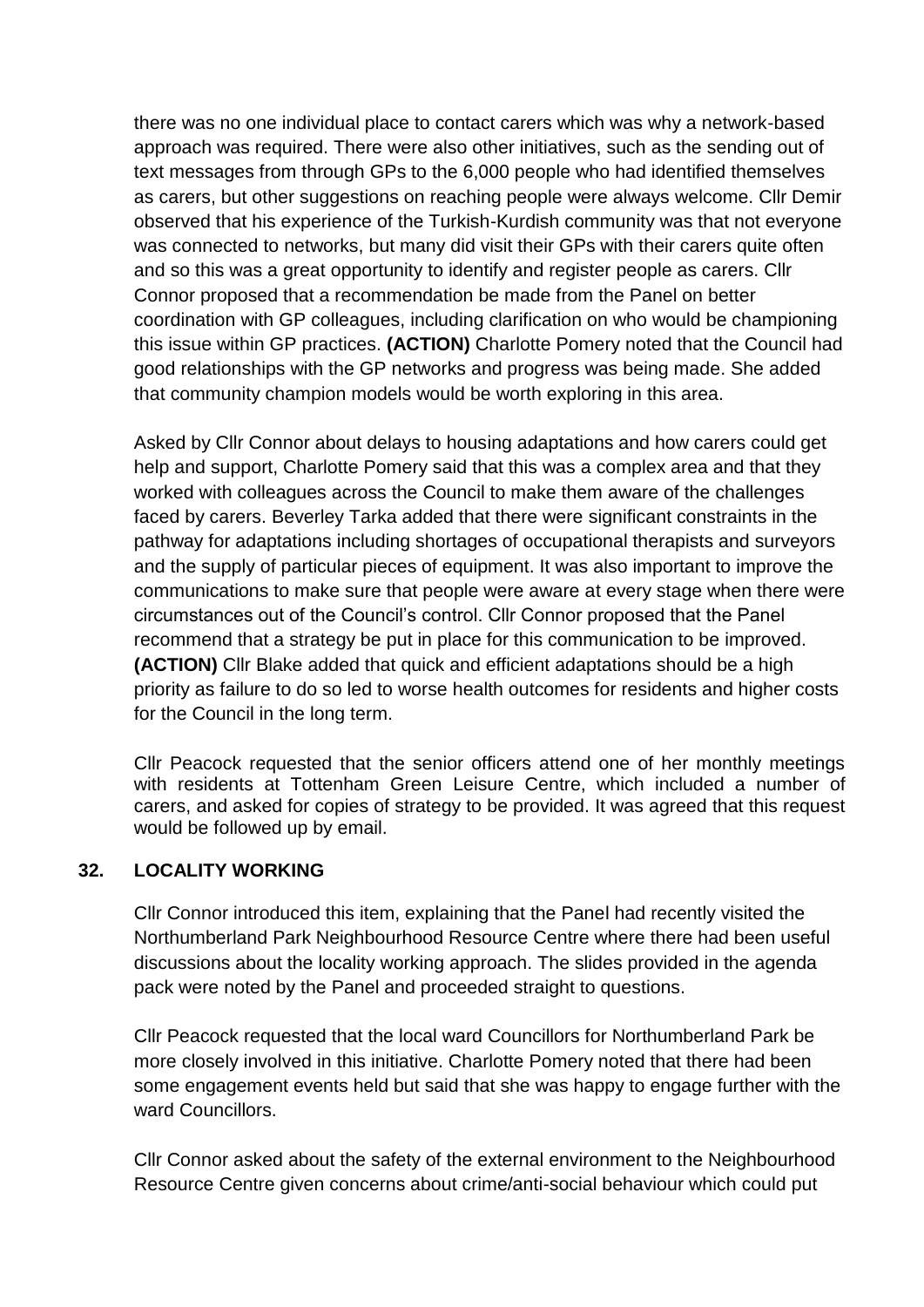some vulnerable clients off from attending. She also asked about the involvement of the local Police and whether any support for the initiative was being provided by Tottenham Hotspur Football Club which was close by. Charlotte Pomery emphasised that the initiative was a geographically based approach so wasn't just about the building. She added that the next stage was to work with the community, not just on the design of the building, but on what else they'd like to see in terms of partners. They were already working with the Regeneration Team on this because it was recognised that the wider environment would impact on the ability of staff and residents to engage in the work. There had also been early conversations with Tottenham Hotspur Football Club and the local voluntary and community sector on how they could be part of the wider offer.

Asked by Cllr Demir whether local organisations such as the Mental Health Trust or providers of adult education classes could use the space, Charlotte Pomery confirmed that this was the type of use that was envisaged and noted that Barnet Enfield & Haringey Mental Health Trust (BEH-MHT) was currently reorganising their community offer. Their staff could use local resources such as this which would be closer to users and build on integrated working alongside local authority staff. It was intended that the use of the building would have three strands:

- Enable and encourage integrated working.
- Offer a workspace hub for staff from the Council and other partners.
- Increase community use to support health and wellbeing outcomes.

Asked by Cllr Demir about the safeguarding of staff, Charlotte Pomery said that security measures were being built into the design of the building such as exits and alarms.

Asked by Cllr Blake what this approach would mean for young adults, including those in contact with the criminal justice system, Charlotte Pomery said the intention was that all ages would be able to participate in provision at the Neighbourhood Centre and that they were engaging with Early Help Service colleagues about the engagement of young adults.

In response to concerns from Ali Amasyali about difficulties in accessing the Neighbourhood Centre by public transport, particularly for wheelchair users, Charlotte Pomery said that there were public transport links into Northumberland Park and that the building itself would be fully wheelchair accessible. She also noted that the nature of the locality-based approach meant that people using the Centre would be local and so would not have to travel far. Cllr Connor suggested that a transport survey could be carried out, commenting that there would still be some travelling required and that if local buses were very busy then they could still be difficult for wheelchair users to access. Charlotte Pomery said that she would be happy to take this suggestion back of part of the development of the programme. **(ACTION)**